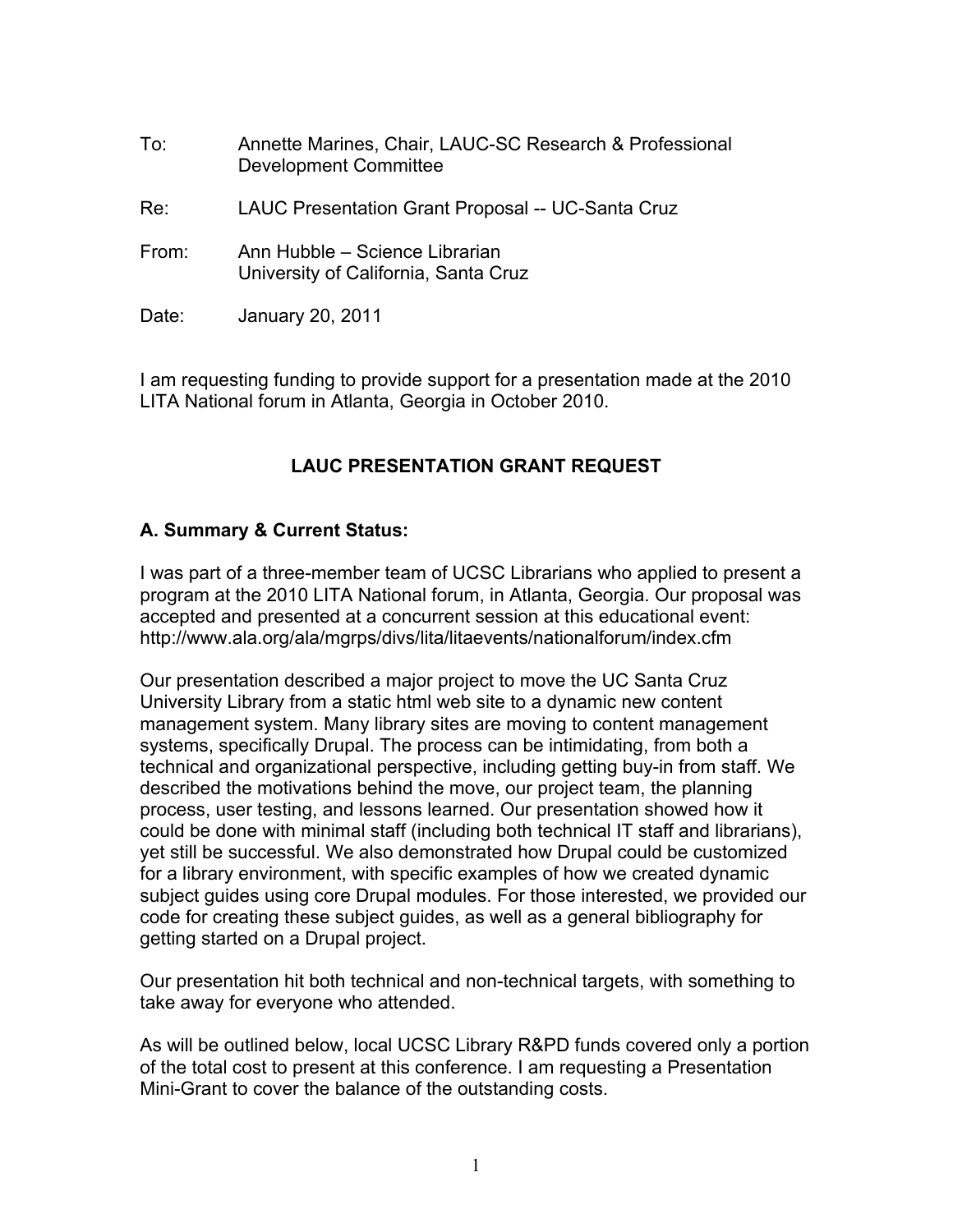# **B. Description of and timetable for the activities to be funded:**

March 2010 – April 2010 A proposed presentation was submitted for the 2010 LITA National Forum and accepted.

May 2010 - September 2010 *-* The presentation was researched and developed.

October 2010 – The presentation was given at the 2010 LITA National Forum "The Cloud and The Crowd" 9/30/10-10/3/10 in Atlanta, Georgia. The presentation also included online handouts of relevant resources.

| C. Summary of the budget:<br>Airfare:       | \$294.03                  |
|---------------------------------------------|---------------------------|
|                                             |                           |
| Lodging:                                    | \$479.55 (\$159.85/night) |
| Registration:                               | \$340.00                  |
| Meals and incidentals:                      | \$96.00                   |
| <b>TOTAL</b>                                | \$1246.44                 |
| <b>Amount Covered by local R&amp;PD</b>     | $-$ \$715.97              |
| <b>Amount Not Covered by local R&amp;PD</b> | \$530.47                  |

### **D. Member of bargaining unit represented by the UC-AFT.**

Yes.

### **E. Abstract of the paper or poster accepted for presentation.**

### **Session Title:**

### **From Static & Stale to Dynamic & Collaborative: The Drupal Difference**

*An academic library's experience moving from a static HTML site to a dynamic website using the open source CMS Drupal, and how this new crowdsourced, collaborative environment is impacting staff and users.*

#### **Presenters:**

Susan Perry, University of California - Santa Cruz; Ann Hubble, University of California, Santa Cruz; Deborah Murphy, University of California, Santa Cruz

### **Description:**

In 2009, the Libraries of the University of California, Santa Cruz moved from a static, Dreamweaver and HTML-created website to an entirely new database